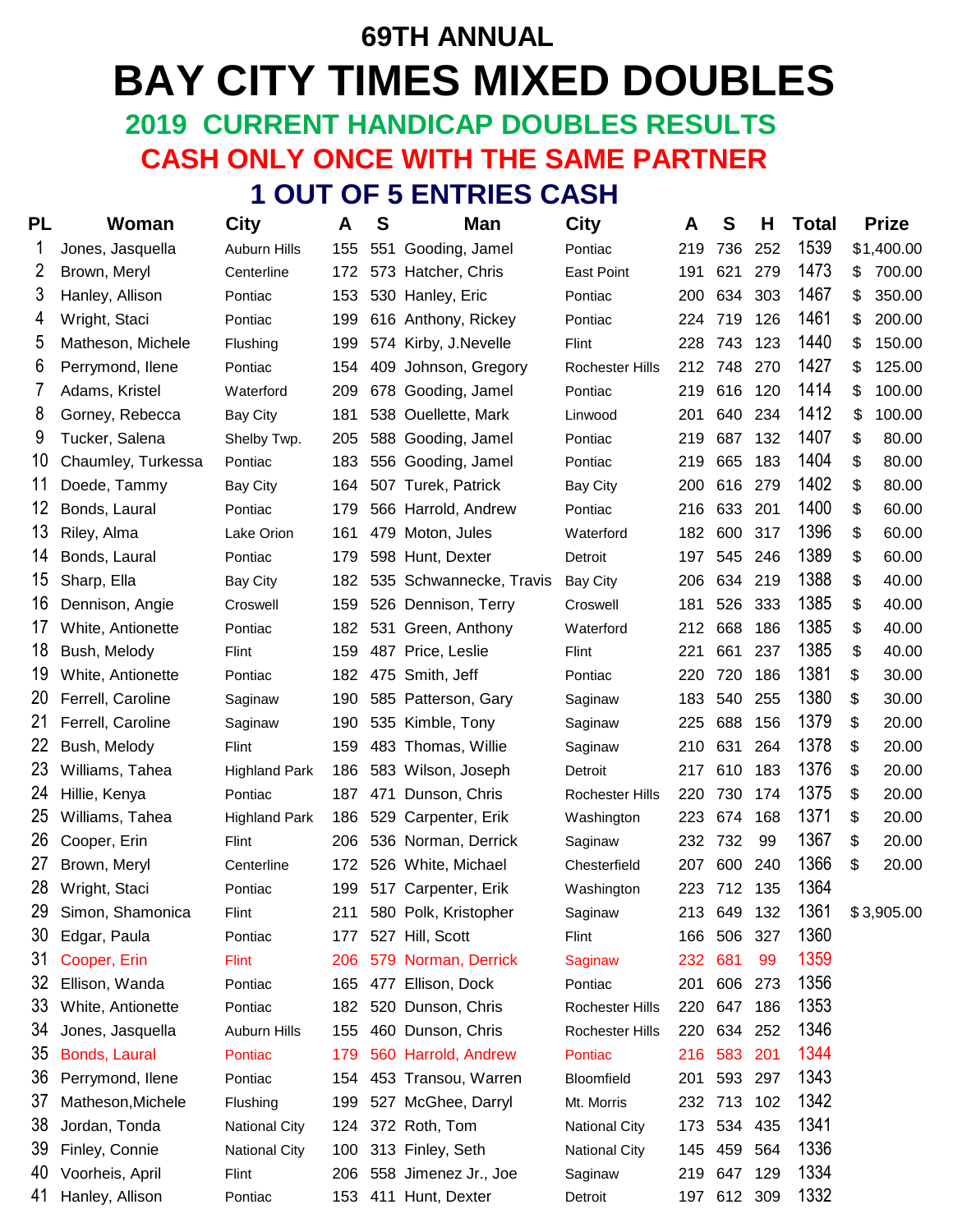| 42 | Hettinger, Heather | Beulah               | 163 | 497 Hettinger, Chris   | Beulah                 | 188 | 527         | 306 | 1330 |
|----|--------------------|----------------------|-----|------------------------|------------------------|-----|-------------|-----|------|
| 43 | Thomas, Dorothy    | Saginaw              | 167 | 468 Jackson, Elliott   | Wyoming                | 180 | 542         | 318 | 1328 |
| 44 | Evans, Sharon      | Saginaw              | 187 | 611 Kimble, Tony       | Saginaw                | 225 | 555         | 162 | 1328 |
| 45 | Matheson, Michele  | <b>Flushing</b>      | 199 | 553 McGhee, Darryl     | Mt. Morris             | 237 | 673         | 102 | 1328 |
| 46 | Williams, Tahea    | <b>Highland Park</b> | 186 | 538 Kelly, Christopher | Pontiac                | 209 | 586         | 201 | 1325 |
| 47 | Brown, Meryl       | Centerline           | 172 | 535 Bolden, Artis      | Flint                  | 202 | 536         | 252 | 1323 |
| 48 | McClain, Susan     | Flint                | 113 | 415 Heller, Richard    | Flint                  | 213 | 540         | 366 | 1321 |
| 49 | White, Antionette  | Pontiac              | 182 | 556 Bolden, Artis      | Flint                  | 202 | 536         | 228 | 1320 |
| 50 | Riley, Alma        | Lake Orion           | 161 | 445 Johnson, Gregory   | Rochester Hills        | 212 | 619         | 255 | 1319 |
| 51 | Jones, Jasquella   | <b>Auburn Hills</b>  | 155 | 475 Sanders, Myreon    | Detroit                | 204 | 554         | 288 | 1317 |
| 52 | Voorheis, April    | Flint                | 206 | 624 Gonzales, Reno     | Saginaw                | 236 | 602         | 90  | 1316 |
| 53 | Hillie, Kenya      | Pontiac              | 187 | 528 Kelly, Christopher | Pontiac                | 209 | 590         | 198 | 1316 |
| 54 | Simon, Shamonica   | <b>Flint</b>         | 211 | 561 Polk, Kristopher   | Saginaw                | 213 | 620         | 132 | 1313 |
| 55 | Thomas, Brianna    | Saginaw              | 188 | 565 Thomas, Willie     | Saginaw                | 210 | 553         | 195 | 1313 |
| 56 | Thomas, Brianna    | Saginaw              | 188 | 480 Jackson, Elliott   | Wyoming                | 180 | 565         | 267 | 1312 |
| 57 | Thomas, Dorothy    | Saginaw              | 167 | 521 Thomas, Willie     | Saginaw                | 210 | 545         | 246 | 1312 |
| 58 | Clark, Kris        | <b>Bay City</b>      | 207 | 524 Kraska, Ron        | Bay City               | 201 | 616         | 171 | 1311 |
| 59 | Robinson, Brigit   | Auburn Hills         | 155 | 484 Robinson, Andre    | <b>Auburn Hills</b>    | 188 | 500         | 327 | 1311 |
| 60 | Miller, Kim        | <b>Tawas City</b>    | 107 | 366 Miller, Allen      | <b>Tawas City</b>      | 192 | 509         | 432 | 1307 |
| 61 | Gibson, Vivian     | Pontiac              | 182 | 453 Hammond, Kenneth   | Pontiac                | 207 | 634         | 216 | 1303 |
| 62 | Brown, Meryl       | Centerline           | 172 | 516 Hardiman, Gary     | Pontiac                | 215 | 564         | 222 | 1302 |
| 63 | King, Mary         | Pontiac              | 156 | 460 Parker, Eric       | Waterford              | 197 | 538         | 303 | 1301 |
| 64 | Chaumley, Turkessa | Pontiac              | 183 | 541 Wilson, Joseph     | Detroit                | 217 | 568         | 189 | 1298 |
| 65 | Vinson, Carole     | Pontiac              | 156 | 457 Ellison, Dock      | Pontiac                | 201 | 546         | 294 | 1297 |
| 66 | Adams, Kristel     | Waterford            | 209 | 582 Carter, Lawrence   | Pontiac                | 176 | 488         | 225 | 1295 |
| 67 | Adams, Kristel     | Waterford            | 209 | 539 Sanders, Myreon    | Detroit                | 204 | 599         | 156 | 1294 |
| 68 | Perrymond, Ilene   | Pontiac              | 154 | 450 Moton, Jules       | Waterford              | 177 | 488         | 354 | 1292 |
| 69 | Radtke, Renee      | Lincoln Park         | 192 | 469 Price Jr., Willie  | Pontiac                | 214 | 648         | 174 | 1291 |
| 70 | Keely, Margaret    | Westland             | 173 | 507 Keely, Glen        | Westland               | 210 | 552         | 231 | 1290 |
| 71 | Lewis, Kelly       | Midland              | 109 | 321 Klaar, Fred        | Midland                | 203 | 570 399     |     | 1290 |
| 72 | Williams, Tahea    | <b>Highland Park</b> | 186 | 557 Sanders, Myreon    | Detroit                | 204 | 520         | 213 | 1290 |
| 73 | Brown, Meryl       | Centerline           | 172 | 450 Price Jr., Willie  | Pontiac                |     | 214 615 222 |     | 1287 |
| 74 | Wright, Staci      | Pontiac              | 199 | 530 Dunson, Chris      | <b>Rochester Hills</b> | 220 | 605         | 144 | 1279 |
| 75 | Robinson, Brigit   | <b>Auburn Hills</b>  | 155 | 436 Robinson, Andre    | <b>Auburn Hills</b>    | 188 | 516         | 327 | 1279 |
| 76 | Rush, Helen        | Pontiac              | 146 | 348 Dunson, Chris      | <b>Rochester Hills</b> | 220 | 653         | 273 | 1274 |
| 77 | Morel, Marilyn     | Munger               | 131 | 431 Morel, Justin      | Richville              | 201 | 489         | 354 | 1274 |
| 78 | Sena, Christina    | <b>Tawas City</b>    | 140 | 327 Sena, Frank        | <b>Tawas City</b>      | 223 | 666         | 279 | 1272 |
| 79 | Gorney, Rebecca    | <b>Bay City</b>      | 181 | 461 Gorney, Michael    | <b>Bay City</b>        | 164 | 489         | 321 | 1271 |
| 80 | Keel, Marlech      | Mt. Clemens          | 145 | 410 Wims Jr., Joe      | Clarkston              |     | 192 517     | 342 | 1269 |
| 81 | Radtke, Renee      | Lincoln Park         | 192 | 540 Anthony, Rickey    | Pontiac                | 221 | 569         | 159 | 1268 |
| 82 | Murray, Deborah    | Pontiac              | 172 | 433 Penson, William    | Waterford              | 220 | 623         | 210 | 1266 |
| 83 | Jones, Jasquella   | <b>Auburn Hills</b>  | 155 | 355 Johnson, Gregory   | <b>Rochester Hills</b> | 212 | 640         | 270 | 1265 |
| 84 | Tucker, Salena     | Shelby Twp.          | 205 | 531 Sanders, Myreon    | Detroit                | 204 | 566         | 168 | 1265 |
| 85 | Wright, Elaine     | <b>Eaton Rapids</b>  | 209 | 608 Sears, Brian       | Michigan Center        | 191 | 583         | 72  | 1263 |
| 86 | McClain, Susan     | <b>Flint</b>         | 113 | 346 Heller, Richard    | <b>Flint</b>           | 213 | 548         | 366 | 1260 |
| 87 | Storch, Linda      | Saginaw              | 135 | 328 Novak, Norm        | Saginaw                | 154 | 476         | 456 | 1260 |
| 88 | McGee, Katherine   | Pontiac              | 135 | 415 Moton, Jules       | Waterford              | 177 | 441         | 402 | 1258 |
| 89 | White, Antionette  | Pontiac              | 182 | 467 Carpenter, Erik    | Washington             | 223 | 613         | 177 | 1257 |
| 90 | Ellison, Wanda     | Pontiac              | 165 | 437 Hutson, Charles    | Pontiac                | 183 | 503         | 315 | 1255 |
| 91 |                    |                      |     |                        |                        |     | 197 528 303 |     | 1254 |
|    | King, Mary         | Pontiac              |     | 156 423 Parker, Eric   | Waterford              |     |             |     |      |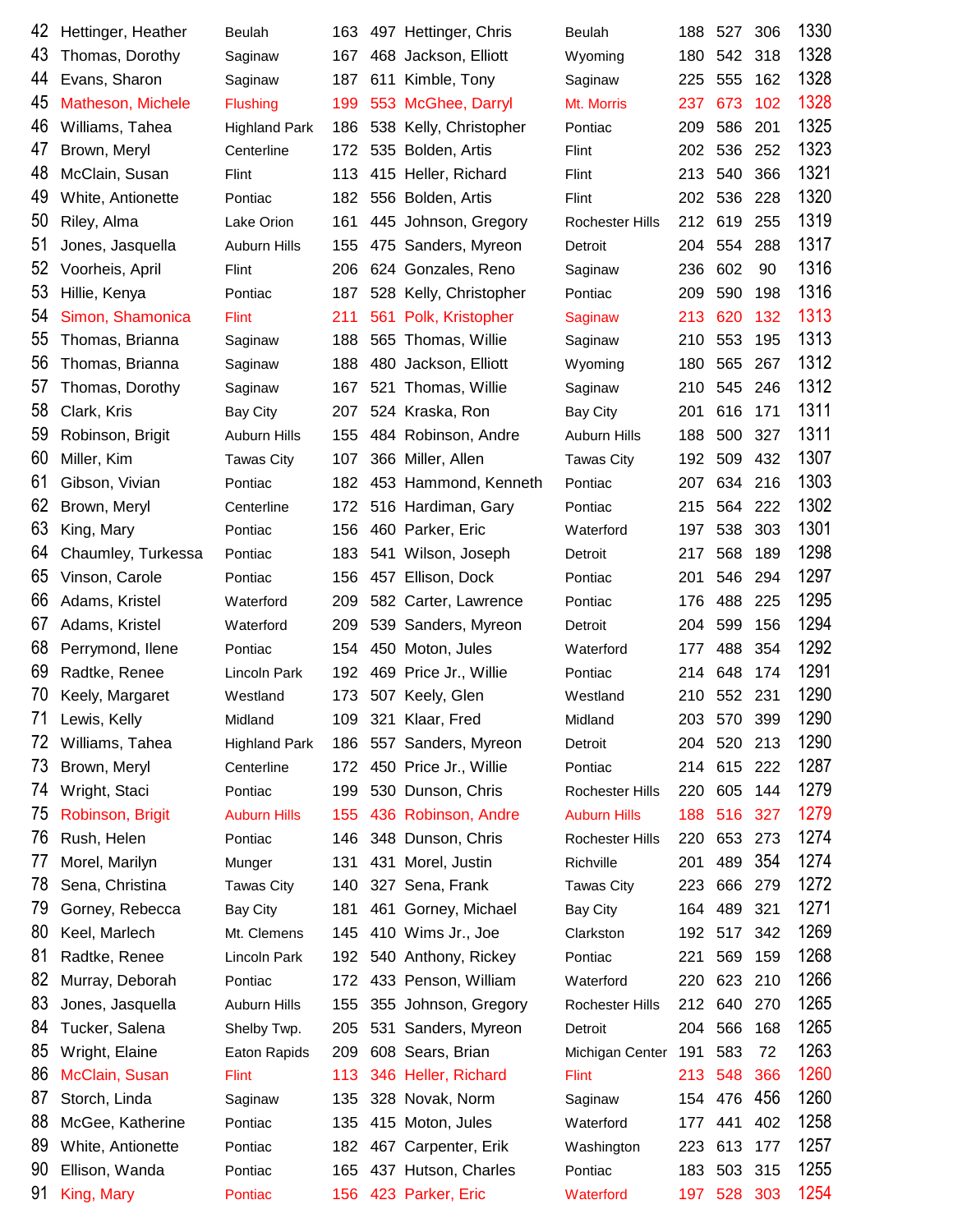| 92  | Bonds, Laural            | Pontiac              | 179 | 521 Hanley, Eric       | Pontiac                | 200 | 492 240 |     | 1253 |
|-----|--------------------------|----------------------|-----|------------------------|------------------------|-----|---------|-----|------|
| 93  | Rush, Helen              | Pontiac              | 146 | 368 Guy, Paul          | Pontiac                | 202 | 569     | 315 | 1252 |
| 94  | Seeger, Melissa          | Reese                | 168 | 449 McPhail, Caleb     | <b>North Street</b>    | 220 | 578     | 219 | 1246 |
| 95  | Murray, Deborah          | Pontiac              | 172 | 453 Hammond, Kenneth   | Pontiac                | 207 | 551     | 240 | 1244 |
| 96  | Samson, Nancy            | Port Huron           | 154 | 399 Samson, Ricky      | Port Huron             | 155 | 436     | 408 | 1243 |
| 97  | McGee, Katherine         | Pontiac              | 135 | 431 Guy, Paul          | Pontiac                | 202 | 467     | 342 | 1240 |
| 98  | Simon, Shamonica         | <b>Flint</b>         | 211 | 533 Polk, Kristopher   | Saginaw                | 213 | 575     | 132 | 1240 |
| 99  | Gibson, Vivian           | Pontiac              | 182 | 498 Butler, Larry      | Pontiac                | 173 | 444     | 297 | 1239 |
| 100 | King, Kathy              | Pontiac              | 186 | 457 King, Tommie       | Pontiac                | 167 | 477     | 303 | 1237 |
|     | 101 Adams, Kristel       | Waterford            | 209 | 536 Penson, William    | Waterford              | 220 | 572     | 120 | 1228 |
|     | 102 Hettinger, Heather   | <b>Beulah</b>        | 163 | 470 Hettinger, Chris   | <b>Beulah</b>          | 188 | 448     | 306 | 1224 |
|     | 103 Molloy, Keri         | Sandusky             | 195 | 530 Molloy, Donald     | Sandusky               | 209 | 509     | 180 | 1219 |
|     | 104 Sabourin, Michele    | Kawkawlin            | 148 | 328 Sabourin, Terry    | Kawkawlin              | 205 | 586     | 303 | 1217 |
|     | 105 Carter, Sharon       | Pontiac              | 208 | 536 Carter, Lawrence   | Pontiac                | 176 | 445     | 228 | 1209 |
| 106 | Jakobi, Jean Anne        | Bay City             | 168 | 427 Jakobi, Keith      | <b>Bay City</b>        | 193 | 500     | 282 | 1209 |
|     | 107 Perry, Joyce         | Midland              | 115 | 277 Perry, Randall     | Midland                | 165 | 449     | 480 | 1206 |
|     | 108 Harrold, Helenia     | Pontiac              | 142 | 363 Harrold, Donald    | Pontiac                | 209 | 535     | 306 | 1204 |
| 109 | <b>Matheson, Michele</b> | <b>Flushing</b>      | 199 | 578 McGhee, Darryl     | Mt. Morris             | 237 | 523     | 102 | 1203 |
|     | 110 Vinson, Carole       | Pontiac              | 156 | 432 Ellison, Hamilton  | <b>Auburn Hills</b>    | 195 | 460     | 309 | 1201 |
| 111 | Martin-Rice, Wendy       | Hope                 | 157 | 443 Rice, Tom          | Hope                   | 172 | 398     | 360 | 1201 |
|     | 112 Klein, Jen           | St. Clair            | 169 | 396 Klein, Jim         | St. Clair              | 195 | 521     | 276 | 1193 |
| 113 | Burris, Tanisha          | Lansing              | 212 | 557 Wright, Ken        | Eaton Rapids           | 243 | 453     | 183 | 1193 |
|     | 114 Middleton, Sherry    | Port Huron           | 139 | 422 Middleton, Chuck   | Port Huron             | 202 | 440     | 330 | 1192 |
|     | 115 Brachel, Rosann      | Port Huron           | 197 | 578 Morris, Tom        | Kimball Twp.           | 211 | 436     | 171 | 1185 |
|     | 116 Ellison, Carolyn     | <b>Auburn Hills</b>  | 130 | 337 Ellison, Hamilton  | <b>Auburn Hills</b>    | 195 | 465     | 372 | 1174 |
|     | 117 Meckens, Ashley      | Pontiac              | 143 | 399 Transou, Warren    | <b>Bloomfield</b>      | 201 | 451     | 324 | 1174 |
|     | 118 Morel, Tino          | Richville            | 178 | 453 Villarreal, Teddy  | Saginaw                | 204 | 487     | 231 | 1171 |
| 119 | Thomas, Dorothy          | Saginaw              | 167 | 451 Price, Leslie      | Flint                  | 221 | 500     | 219 | 1170 |
|     | 120 Wright, Staci        | Pontiac              | 199 | 478 Penson, William    | Waterford              | 220 | 545     | 144 | 1167 |
|     | 121 Wright, Elaine       | Eaton Rapids         | 209 | 495 Wright, Ken        | Eaton Rapids           | 191 | 471     | 189 | 1155 |
|     | 122 Williams, Tahea      | <b>Highland Park</b> | 186 | 419 Kelly, Christopher | Pontiac                | 209 | 534     | 201 | 1154 |
|     | 123 Carter, Sharon       | Pontiac              | 208 | 494 Sanders, Myreon    | Detroit                | 204 | 497     | 159 | 1150 |
|     | 124 Michalski, Michelle  | <b>Bay City</b>      | 192 | 523 Michalski, Dennis  | <b>Bay City</b>        | 187 | 382     | 240 | 1145 |
|     | 125 Ford, Mary           | Mason                | 157 | 384 Jean, Severin      | Mason                  | 194 | 449     | 306 | 1139 |
|     | 126 Burris, Tanisha      | Lansing              | 212 | 528 Sears, Brian       | Michigan Center        | 243 | 542     | 66  | 1136 |
|     | 127 Pulliam, Catherine   | Clyde                | 167 | 466 Pulliam, David     | Clyde                  | 195 | 383     | 282 | 1131 |
| 128 | Jones, Jasquella         | <b>Auburn Hills</b>  | 155 | 386 Johnson, Gregory   | <b>Rochester Hills</b> | 212 | 451     | 270 | 1107 |
|     | 129 Keely, Margaret      | Westland             | 173 | 402 Keely, Glen        | Westland               | 210 | 467     | 231 | 1100 |
|     | 130 Montgomery, Tinishea | Pontiac              | 200 | 536 Page-Bey, David    | Pontiac                | 217 | 343 213 |     | 1092 |
| 131 | Simon, Shamonica         | <b>Flint</b>         | 211 | 494 Polk, Kristopher   | <b>Saginaw</b>         | 213 | 463     | 132 | 1089 |
|     | 132 Thomas, Dorothy      | Saginaw              | 167 | 437 Thomas, Willie     | Saginaw                | 210 | 405     | 246 | 1088 |
|     | 133 Brachel, Rosann      | Port Huron           | 197 | 432 Morris, Tom        | Kimball Twp.           | 211 | 480 171 |     | 1083 |

## **69TH ANNUAL BAY CITY TIMES MIXED DOUBLES FINAL 2019 ACTUAL DOUBLES STANDINGS**

| PL | <b>WOMAN</b>  | CITY    | <b>AVG SCORE</b>        | MAN | <b>CITY</b> | AVG SCORE HDCP TOTAL PRIZE \$\$ |           |       |
|----|---------------|---------|-------------------------|-----|-------------|---------------------------------|-----------|-------|
|    | Wright, Staci | Pontiac | 199 616 Anthony, Rickey |     | Pontiac     | 221 719                         | $1335$ \$ | 60.00 |